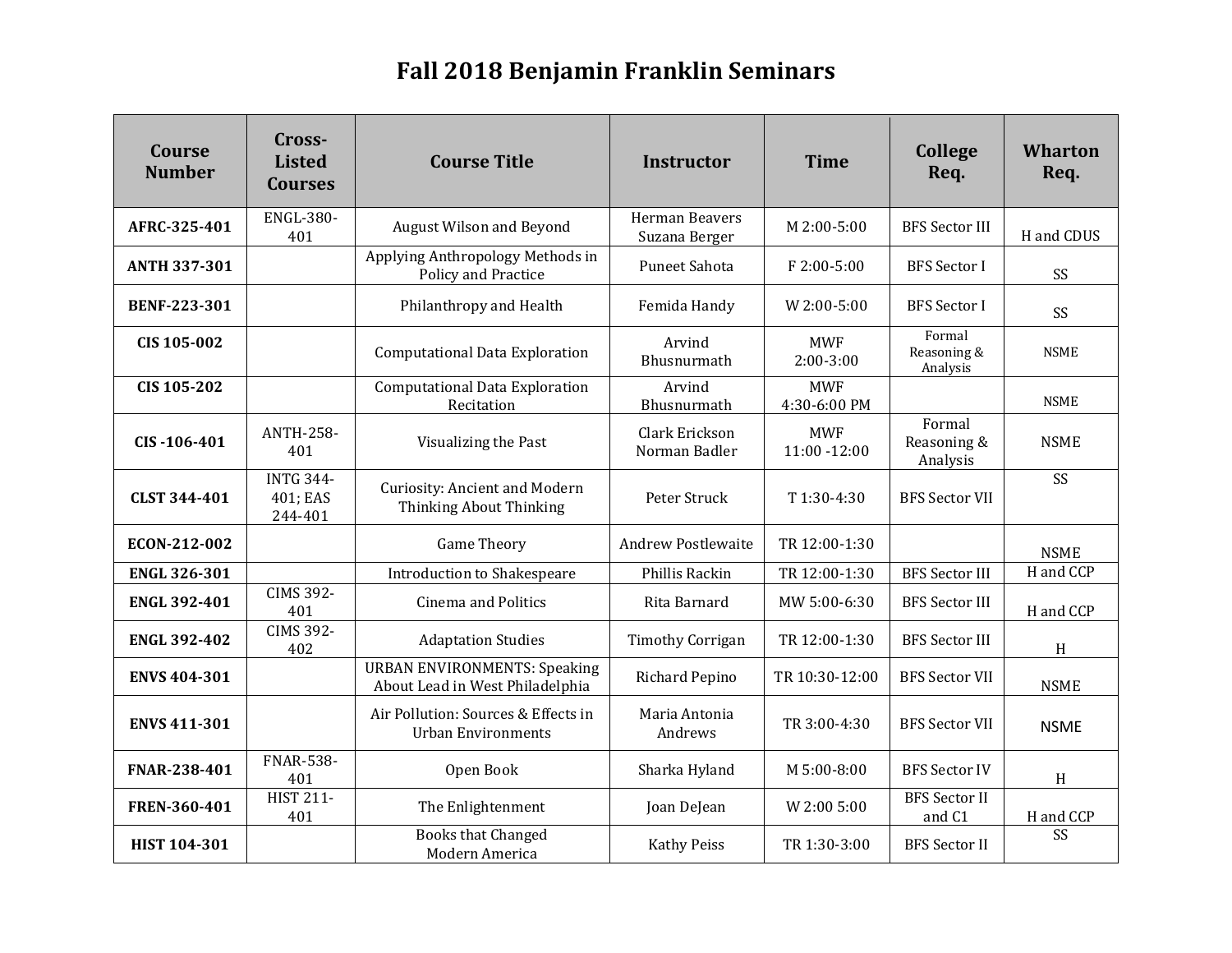## **Fall 2018 Benjamin Franklin Seminars**

| Course<br><b>Number</b> | Cross-<br><b>Listed</b><br><b>Courses</b> | <b>Course Title</b>                                                                                      | <b>Instructor</b>    | <b>Time</b>               | College<br>Req.                 | <b>Wharton</b><br>Req.            |
|-------------------------|-------------------------------------------|----------------------------------------------------------------------------------------------------------|----------------------|---------------------------|---------------------------------|-----------------------------------|
| <b>HIST 211-402</b>     | <b>IWST-201-</b><br>402                   | The Messianic Impulse in Jewish<br>History                                                               | David Ruderman       | W 3:30-6:30               | <b>BFS</b> Sector II            | SS and CCP                        |
| HIST 212-301            |                                           | Great War in Memoir and Memory                                                                           | Warren Breckman      | W 2:00 5:00               | <b>BFS Sector II</b>            | SS and CCP                        |
| <b>HIST 216-401</b>     | AFRC-215-<br>401                          | Religion & Colonial Rule in Africa                                                                       | Cheikh Babou         | R 1:30-4:30               | <b>BFS</b> Sector II            | SS and CCP                        |
| HIST 216-402            | JWST-216-<br>402; URBS-<br>220-402        | Jews and the City                                                                                        | <b>Beth Wegner</b>   | R 1:30-4:30               | <b>BFS</b> Sector II            | SS and CCP                        |
| LGST 100-301            |                                           | Ethics & Social Responsibility                                                                           | Diana Robertson      | MW 3:00-4:30              |                                 | Fundamentals                      |
| LGST-101-301            |                                           | Law and Social Values                                                                                    | Gwendolyn Gordon     | TR 3:00-4:30              |                                 | Fundamentals                      |
| <b>NURS-318-401</b>     | GSWS-318-<br>401                          | Race, Gender, Class and The History<br>of American Health Care                                           | Julie Fairman        | T 2:00-5:00               | <b>BFS</b> Sector 1<br>and CDUS | SS and CDUS                       |
| <b>PHYS 137-001</b>     |                                           | <b>Community Physics Initiative</b>                                                                      | Larry Gladney        | MWF 2:00-3:00             | <b>BFS Sector VII</b>           | <b>NSME</b>                       |
| PHYS-170-301            |                                           | Honors Physics I: Mechanics and<br><b>Wave Motion</b>                                                    | <b>Charles Kane</b>  | <b>MWF</b><br>10:00-11:00 | <b>BFS Sector VI</b><br>and QDA | <b>NSME</b>                       |
| <b>PHYS-170</b>         |                                           | Honors Physics I Lab                                                                                     |                      | TWR 3:00-5:00             |                                 | <b>NSME</b>                       |
| <b>PSCI 261-401</b>     | INTG 261-401:<br>EAS 261-401              | Emerging Technologies and the<br>Future of the World                                                     | Michael Horowitz     | M 5:00-8:00               | <b>BFS Sector VII</b>           | SS                                |
| PSCI 395-301            |                                           | Power-Sharing in Deeply Divided<br>Places                                                                | Brendan O'Leary      | W 2:00-5:00               | <b>BFS</b> Sector I             | SS and CCP                        |
| <b>RELS 256-301</b>     |                                           | <b>Existential Despair</b>                                                                               | Justin McDaniel      | T 5:00-11:50              |                                 | H                                 |
| <b>URBS-178-401</b>     | AFRC-078-<br>401; HIST-<br>173-401        | <b>Faculty-Student Collaborative</b><br>Action Seminar in Urban<br><b>University-Community Relations</b> | Ira Harkavy          | W 2:00-5:00               | <b>CDUS</b>                     | SS and CDUS                       |
| WH 150-301              |                                           | <b>Evaluating Evidence</b>                                                                               | Catherine<br>Schrand | MW 10:30-<br>12:00        |                                 | <b>Business</b><br><b>Breadth</b> |